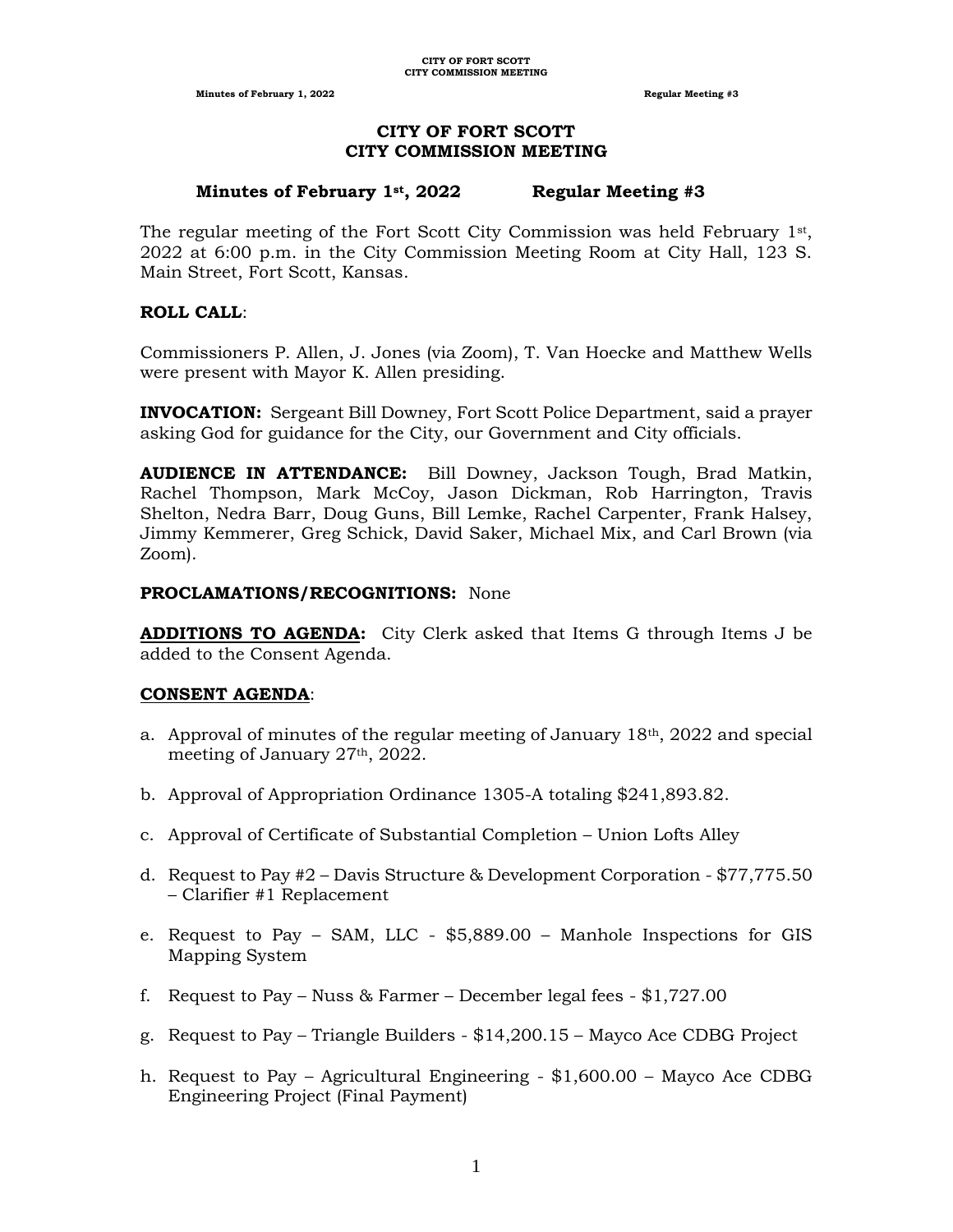- i. Request to Pay Agricultural Engineering \$100.00 Mayco Ace CDBG Engineering Project (Final Inspection Invoice)
- j. Request to Pay L. G. Barcus & Sons, Inc.  $-$  \$135,270.98 Fort Scott Dam Improvements

T. Van Hoecke moved to approve the Consent Agenda with the addition of Items G through Item J. M. Wells seconded. All voted aye.

# **APPROVED CONSENT AGENDA WITH THE ADDITION OF ITEMS G THROUGH ITEM J.**

# **Public Comment:**

(Sign up required. Comments on any topic not on the agenda and limited to 5 minutes per person, at Commission discretion)

Greg Schick – Mr. Schick thanked the Commission for their time this evening. He referenced an article written by Gregg Motley that was in the Fort Scott Tribune recently that was titled Trust. He encouraged the Commissioners to read the article as it addresses gaining trust and losing trust. He stated that this is very important for City leadership. He stated that last week some trust was lost on a demolition job at 323 S. Hill Street between what they were told at the time of the demolition and then what was told to them later when payment was submitted. He asked them to take responsibility for their decisions that are made and stand behind their word.

David Saker – Mr. Saker said that he was with Dave's Towing and Wrecking and Demolition and wanted to discuss the demolition on 323 S. Hill Street. He discussed the wall at that location and if it was taken out, the street would be washed out. He spoke to the Codes Manager and to the City Manager who told him to leave the wall. He brought in 20 loads of dirt to fill the area. He asked for clarification about what to do as he was told to remove the wall.

Bill Downey, Codes Manager, informed the Commission that what Mr. Saker said is correct. He was told the leave the wall. He and the City Manager were told by him that the County Landfill was not accepting large pieces of concrete.

Discussion was held about the project and the fact the contractor was told two different things. Discussion was also held that Eric Bailey was called and they found out the Landfill would take the concrete pieces.

Mr. Saker asked about payment on the project.

Discussion was held regarding if a change order needs to be submitted on the project.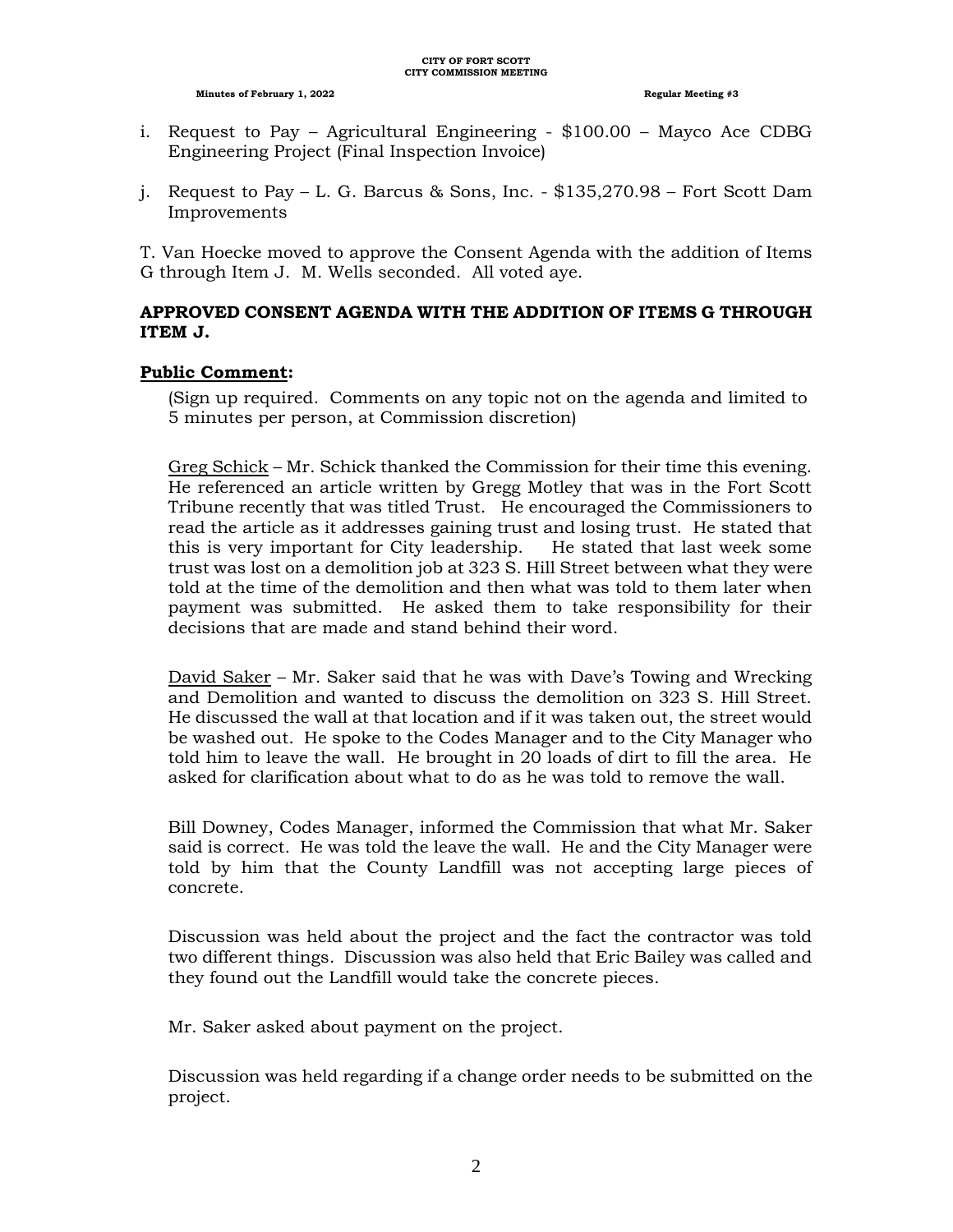Mr. Saker said that with all the rain he cannot get his equipment down into the hole for some time. He said that he will clean up the large pieces of concrete and can possibly drag them up the hill and will haul them off.

John Crain – Mr. Crain called and cancelled his appearance to speak.

Mark McCoy – Mark said that he wanted to speak on a sad note regarding the passing of Anne Emerson. Anne's contributions to this community were unmeasured. There was a proclamation in 2014 proclaiming Anne Emerson Day. A few of her accomplishments are as follows: Fort Scott Pride, Friends of the Fort, founder of Symbols of Sacrifice at the Fort Scott National Historic Site, Partnership in Preservation where thousands of dollars were raised for the Fort, bringing the Moving Wall from the Vietnam War to Fort Scott, and many various organizations. She was a co-founder of the Good Ol' Days event which is in its 40th year. She served for and assisted on local campaigns for U. S. Senator Bob Dole, Nancy Kassebaum, Sam Brownback, and Kansas Attorney General Derek Schmidt, Bob Marshall, and many others. In 2012, she was awarded the Woman of Distinction. Anne Emerson Day was proclaimed on April 22nd, 2014, by Cynthia Bartelsmeyer, Mayor, of the City of Fort Scott at the time.

Mark asked that a Proclamation be declared on February  $5<sup>th</sup>$ , 2022, as Anne Emerson Day which is the day of her funeral. He hopes this will help comfort her family at this time.

Tim Van Hoecke stated that he liked her motto: Faith, Family and Fort Scott.

#### **Old Business:**

1. Wage Study - Approval of Ordinance No. 3601 – Salary Ordinance – Brad Matkin, Human Resource Director, informed the Commission that they were given this ordinance at the previous meeting and asked if they had any questions.

M. Wells moved to approve Ordinance No. 3601, the Salary Ordinance. T. Van Hoecke seconded. All voted aye.

# **APPROVED ORDINANCE NO. 3601 PROVIDING FOR THE SALARIES OF THE APPOINTIVE OFFICERS AND EMPLOYEES OF THE CITY OF FORT SCOTT, KANSAS AND REPEALING ORDINANCE NO. 3561.**

#### **Appearances:**

Alison Leach – Not present.

Nedra Barr – Spyder Company – Ms. Barr appeared before the Commission and informed them about her software company that is in Fort Scott and is now a year old. They are located at  $1<sup>st</sup>$  and Judson Streets. She has two partners in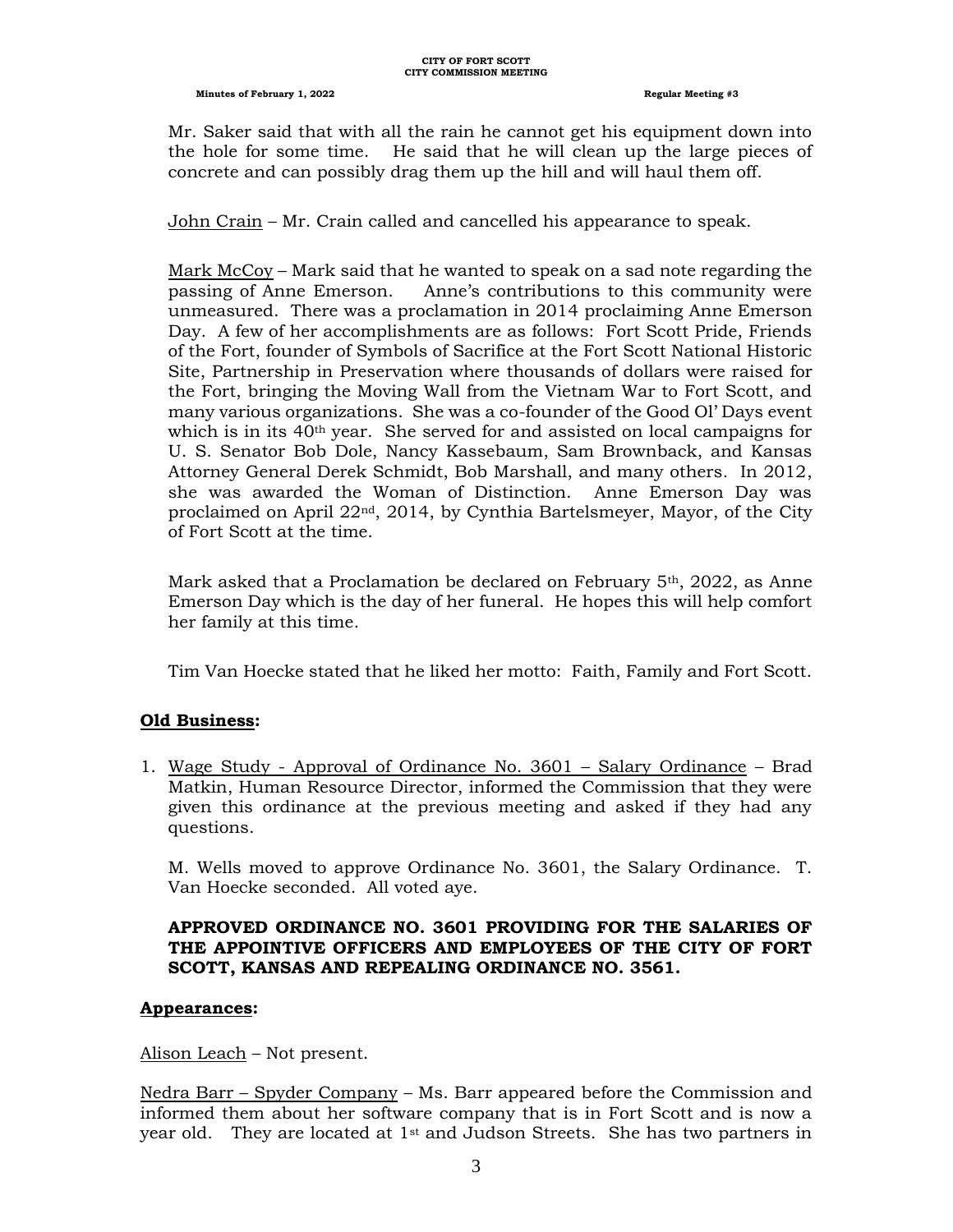her company. Their company is a spyware software company and she explained what they offered. She invited the City Commission to come and see their software business.

Frank Halsey – Kansas NICA Race – Mr. Halsey appeared before the Commission to inform them that he was contacted by the National Interscholastic Cycling Association. They wished to hold a cycling event on Sunday, April 24th, 2022, at Gunn Park Trails. The organizers would arrive on Saturday, April  $23rd$ ,  $2022$ , and do their set-up. He called the City Clerk who went ahead and reserved the shelters for April  $24<sup>th</sup>$  for this event. He would like to see this become an annual event. This could bring in hundreds if not more of people for the event. He asked for approval to shut the park to the public for this racing event and to reserve all shelters and camping area.

M. Wells moved to approve to reserve all shelters and reserve the entire park for Sunday, April 24th, 2022, for the NICA event. T. Van Hoecke seconded. All voted aye.

## **APPROVED TO RESERVE ALL SHELTERS AND THE ENTIRE PARK FOR SUNDAY, APRIL 24TH, 2022, FOR THE NATIONAL INTERSCHOLASTIC CYCLING ASSOCIATION EVENT TO BE HELD AT GUNN PARK TRAILS.**

Rob Harrington – Neighborhood Revitalization Program – Mr. Harrington informed the Commission that USD 234, Bourbon County, and Fort Scott Community College as well as the City of Fort Scott have all signed the Interlocal Agreement for the Neighborhood Revitalization Program for 2022 through 2026. He will send this agreement to the Kansas Attorney General's office for their approval which could take up to 90 days. Matt Quick, Bourbon County Appraiser, is accepting applications currently.

Noble Health announcement – Mr. Harrington thanked the Commission for appearing at the announcement regarding the hospital. He estimated that there were 80 people in attendance. This will be great for the City.

#### **New Business:**

City Manager asked that these items be addressed in reverse order from the original agenda.

1. Consideration of water rate analysis – Michael Mix introduced Carl Brown of Getting Great Rates to the Commission. He was unable to appear in person due to the incoming snowstorm.

Carl Brown informed the Commissioners of his qualifications and references throughout the State of Kansas. He said that he can provide figures with data that is given to him of what the cost of water, sewer, and stormwater to be produced is. The total cost of the report for all three items is \$22,466.00.

Discussion was held between the Commission that all these rates were raised recently. They also discussed the report that was given to them by Earles Engineering which they had just received that evening.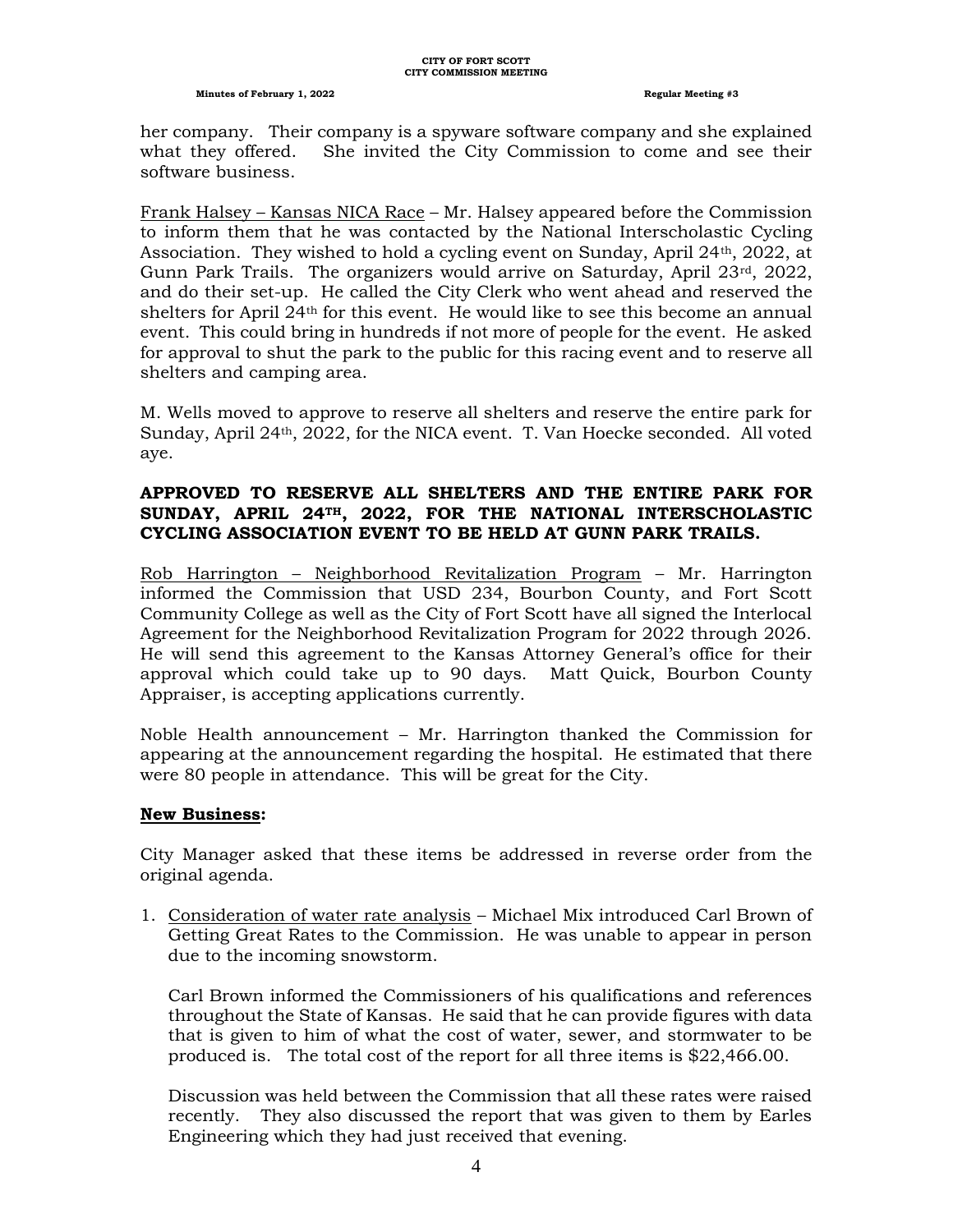**Minutes of February 1, 2022 Regular Meeting #3 Regular Meeting #3** 

The general consensus of the Commission is to use the data that Earles Engineering prepared for them at this time.

2. Consideration to send out for bids – three waterline projects – City Manager informed the Commission that there are three upcoming waterline projects. He would like to put them in an order to be bid out. The first project is the Industrial Park project to the south of K.D.O.T. He would like the City to do this project and believes they can do it. The other two projects he would like to see bid out which is the 6th Street waterline from Main Street to Ransom Street, and the third waterline project is the State Street project from  $3^{rd}$  Street to Wall Street.

T. Van Hoecke moved to approve for the City to do the Industrial Park south project and to bid out the other two waterline projects. P. Allen seconded. All voted aye.

# **APPROVED FOR THE CITY TO DO THE INDUSTRIAL PARK SOUTH OF K.D.O.T. WATER LINE PROJECT AND TO GO OUT FOR BID FOR THE 6TH STREET WATERLINE FROM MAIN STREET TO RANSOM STREET PROJECT, AND THE STATE STREET WATERLINE PROJECT FROM 3RD AND STATE TO WALL STREET.**

3. Consideration to purchase an asphalt emulsion storage tank – City Manager said that he and the Public Works Manager have looked for a 7,000 gallon emulsion tank for the City's upcoming street projects. They have located a tank from Hampton Equipment, Inc. of Raymond, Illinois in the amount of \$60,146.26. He said that it could take up to 90 to 120 days to receive this tank.

Discussion was held among the Commissioners regarding the County and using their equipment.

J. Jones moved to table this discussion until more information can come from the County about their emulsion storage tank. (His motion died for lack of a second).

Discussion was held regarding the City moving quickly on this purchase so the projects can be done this year on the City streets.

M. Wells moved to approve the purchase of the 7,000 gallon asphalt emulsion storage tank from Hampton Equipment, Inc. of Raymond, Illinois in the amount of \$60,146.26. P. Allen seconded. P. Allen, T. Van Hoecke, M. Wells, and K. Allen voted aye. J. Jones voted no. Motion carried 4-1.

# **APPROVED THE PURCHASE OF THE 7,000 GALLON ASPHALT EMULSION STORAGE TANK FROM HAMPTON EQUIPMENT, INC. OF RAYMOND, ILLINOIS IN THE AMOUNT OF \$60,146.26.**

4. Consideration of survey of land by Bourbon County Landfill – City Manager discussed the survey of the City land by the Bourbon County Landfill.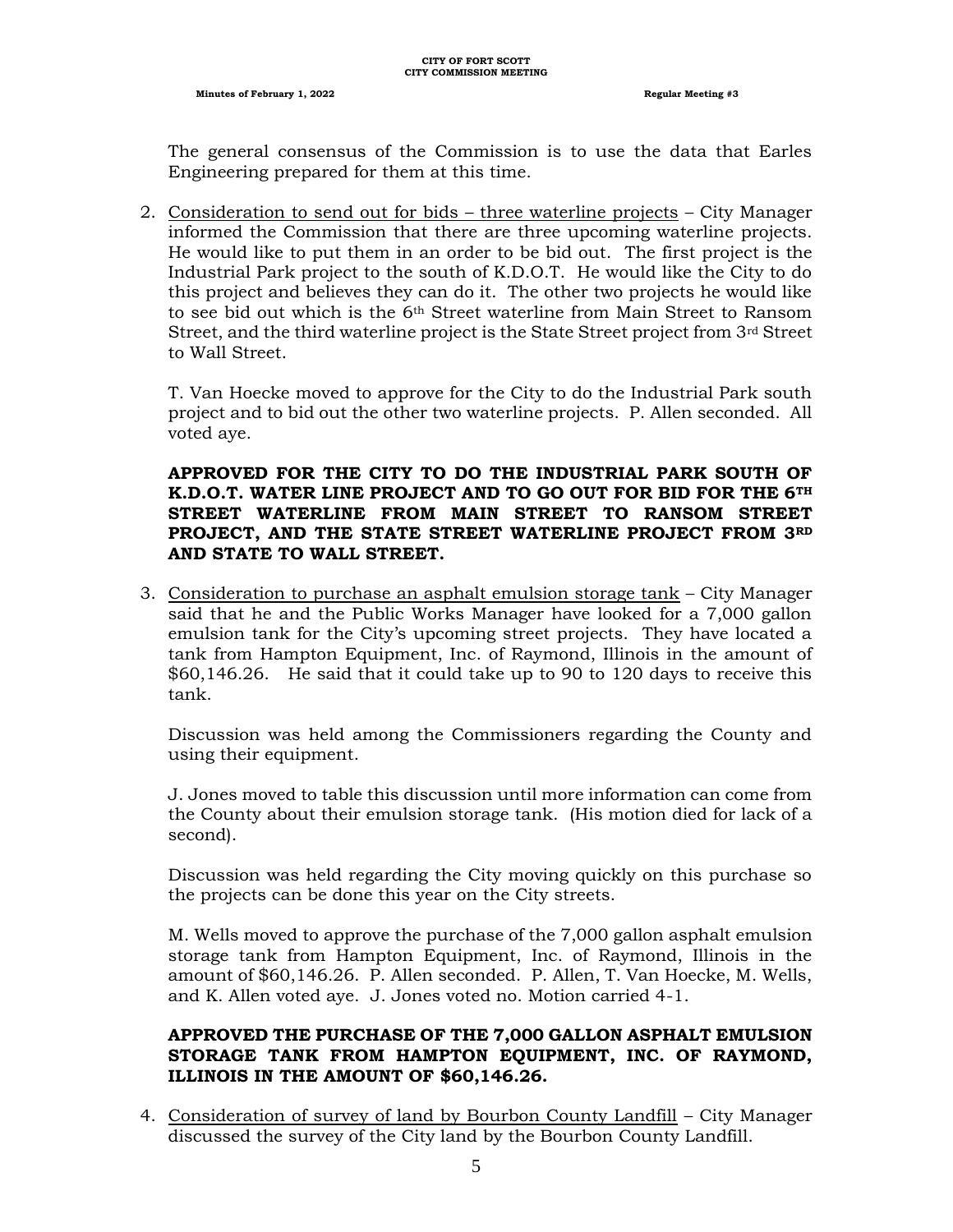Commissioners asked Jason Dickman of Earles Engineering if they were able to do the survey.

Jason said that he will get the City a quote on this and see what their schedule is.

K. Allen left the room at 8:24 p.m.

5. Consideration of demolition bids – 619 S. Ransom – City Manager said that there were two bids received. The low bid without dump fees was from Dave's Demolition in the amount of \$800.00. The second bid received was from Skitch's Hauling & Excavation in the amount of \$1,484.00.

T. Van Hoecke moved to approve the low bid from Dave's Demolition in the amount of \$800.00 for the demolition of 619 S. Ransom Street without dump fees. M. Wells seconded. All voted aye.

#### **APPROVED LOW BID FROM DAVE'S DEMOLITION IN THE AMOUNT OF \$800.00 FOR THE DEMOLITION OF 619 S. RANSOM STREET WITHOUT DUMP FEES.**

K. Allen returned to the room at 8:25 p.m.

6. Discussion of docks at Lake Fort Scott – Doug Guns, Facilities Director, informed the Commission that he reached out to Kansas Department of Wildlife and Parks to see what grants are available. The submission of the grants cannot occur until Summer. He did receive a quote from one company but does not want to reveal that amount in case we send out bids. He also discussed setting priorities for the Lake and their projects. He said that decisions need to be made where the additional docks would be located and then approved through K.D.W.P. If a grant is received, it will pay 50% and the City will pay 50% but that is for a fishing dock only.

Discussion was held regarding the type and material of docks desired. Discussion was held also regarding electricity to the camping area.

Doug mentioned having different phases of the upgrades at the Lake.

Direction was given by the City Commission to Doug Guns to draft an R.F.P. for two boat docks with specifications and to also look at any available grants.

7. Consideration of 2022 contract with Bourbon County R.E.D.I. – Robert Harrington, Director of Bourbon County R.E.D.I., informed the Commission that the 2022 contract is before them for approval. The City will contribute \$65,000 towards this organization in 2022.

M. Wells voted to approve the 2022 Intra-Jurisdictional Agreement for Bourbon County R.E.D.I. T. Van Hoecke seconded. All voted aye.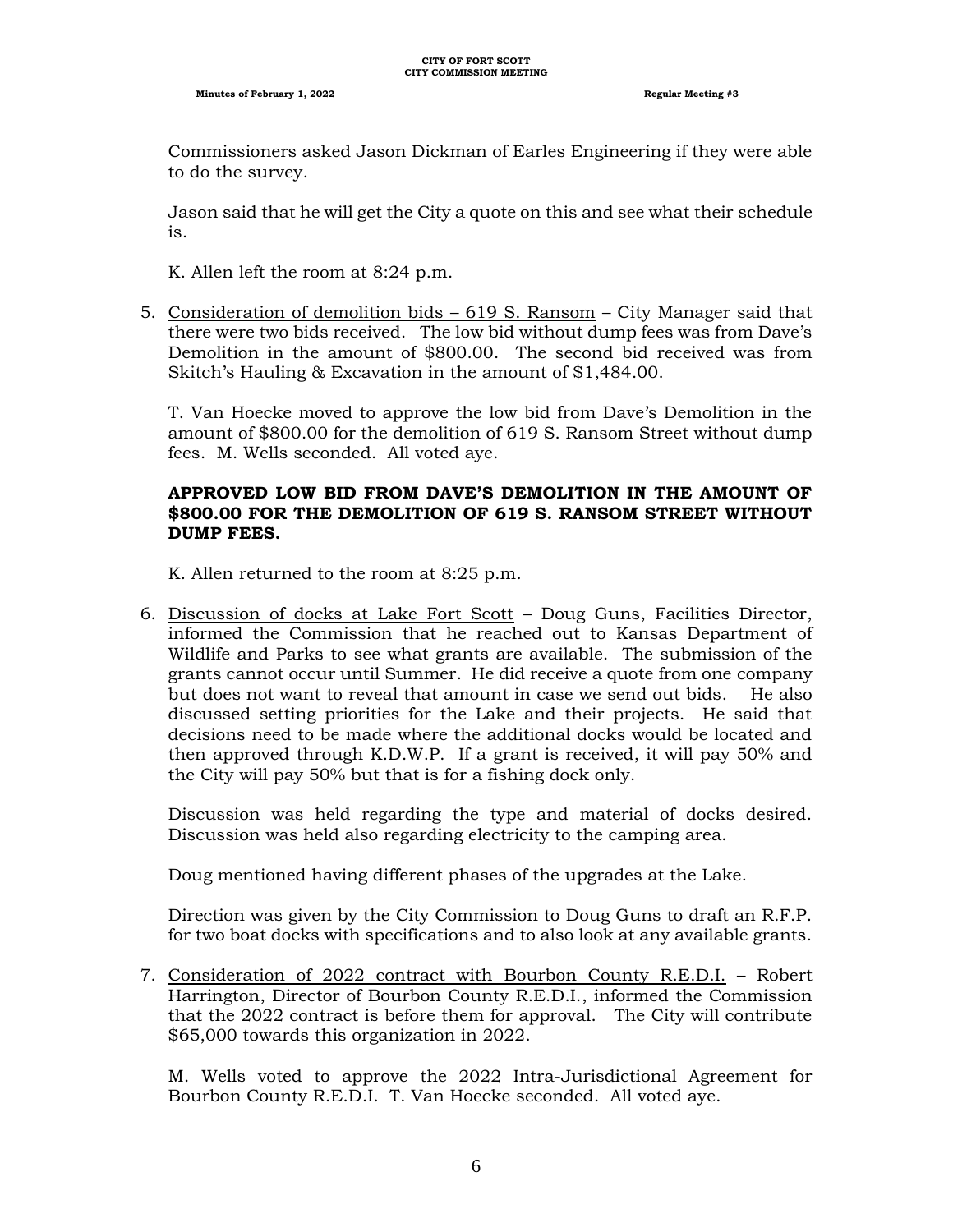# **APPROVED THE 2022 INTRA-JURISDICTIONAL AGREEMENT FOR BOURBON COUNTY R.E.D.I.**

8. Review Letters of Interest for Land Bank Board – City Manager said that Letters of Interest were taken for the Land Bank Board. Letters of interest were received from the following: Cliff Yarick, Clifford Keppen, Rhonda Dunn, Susan Bancroft, Diann Tucker, Rachel Carpenter, Bailey Lyons, Robert Coon, Stacy Wood, Patrick Wood, and Craig Campbell. Motions were accepted for the four open positions.

T. Van Hoecke made a motion to appoint Rhonda Dunn to the Land Bank Board. (There was no second so the motion died for lack of a second).

P. Allen moved to appoint Craig Campbell to the Land Bank Board. J. Jones seconded. All voted aye.

# **APPOINTED CRAIG CAMPBELL TO THE LAND BANK BOARD.**

J. Jones made a motion to appoint Stacy Wood to the Land Bank Board. (There was no second so the motion died for lack of a second).

M. Wells moved to appoint Patrick Wood to the Land Bank Board. J. Jones seconded. All voted aye.

## **APPOINTED PATRICK WOOD TO THE LAND BANK BOARD.**

K. Allen moved to appoint Robert Coon to the Land Bank Board. J. Jones seconded. P. Allen, J. Jones, M. Wells, and K. Allen voted aye. T. Van Hoecke voted no. Motion carried 4-1.

#### **APPOINTED ROBERT COON TO THE LAND BANK BOARD.**

M. Wells moved to appoint Bailey Lyons to the Land Bank Board. J. Jones seconded. All voted aye.

#### **APPOINTED BAILEY LYONS TO THE LAND BANK BOARD.**

9. Discussion of R.F.Q. – City Engineer – City Manager said that he was asked to put this item on the agenda for discussion.

Discussion was held regarding keeping Earles Engineering as their City engineering firm versus hiring an in-house engineer.

City Manager asked them how they would fund an in-house City engineer.

P. Allen said that he thinks the City is working good with Earle's and we have a good future with them.

P. Allen moved to not go out for R.F.Q.'s for City Engineer and to keep Earles Engineering as their City Engineer. M. Wells seconded. All voted aye.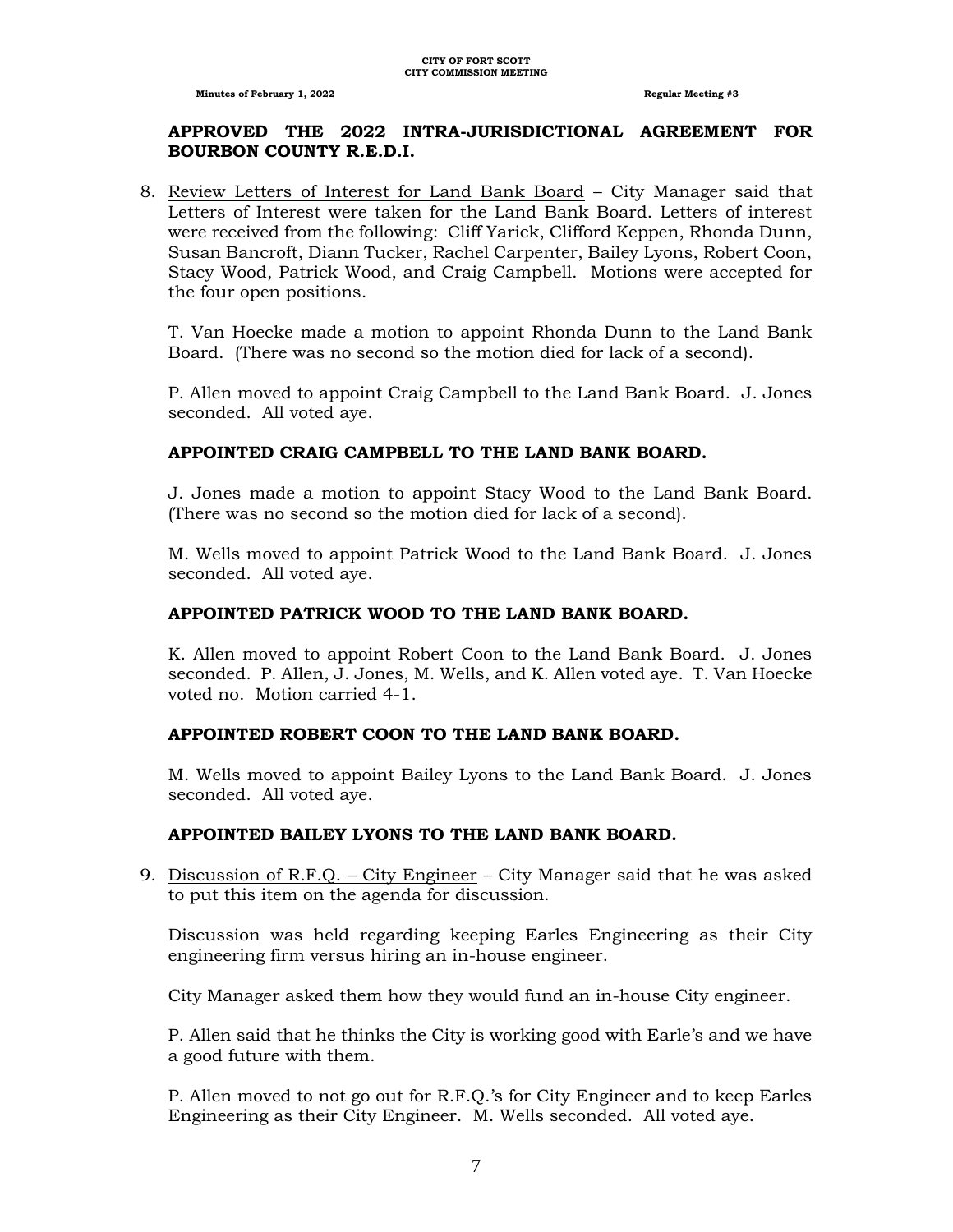#### **APPROVED TO NOT GO OUT FOR R.F.Q.'S FOR CITY ENGINEER AND TO KEEP EARLES ENGINEERING AS THEIR CITY ENGINEERING FIRM.**

10.Discussion of R.F.Q. – City Attorney – City Manager said that he was asked to put this item on the agenda to see if there is any other interest in the community.

K. Allen made a motion to retain Bob Farmer as the City Attorney. T. Van Hoecke seconded. J. Jones, T. Van Hoecke, M. Wells, and K. Allen voted aye. P. Allen voted no. Motion carried 4-1.

#### **APPROVED TO RETAIN BOB FARMER AS CITY ATTORNEY.**

11.Consideration of Resolution authorizing the Redemption and Payment of its Taxable Industrial Revenue Bonds, Series 2015-A (Bourbon County Assisted Living Project), and authorizing the City to Consent to the Assignment of certain documents in connection with its Taxable Industrial Revenue Bonds, Series 2015-B – City Manager said that in 2015 the City issued Taxable Industrial Bonds, Series 2015-A and Series 2015-B (Bourbon County Assisted Living, LLC – "Tenant") and (Community National Bank – "Bank"). The Bank purchased the Series 2015-A bonds, and the tenant purchased the Series 2015-B bonds. The tenant desires to sell the project to a new entity (Fort Scott Senior Living, LLC) which will have some of the same investors as the original tenant entity. As part of that process, the tenant will pay off and retire the Series 2015-A bonds owned by the bank. The Series 2015-B bonds will remain outstanding and be transferred to Fort Scott Senior Living, LLC. The Bank has consented to and is supportive of the proposed actions. These actions require the City's consent and approval as well as the issuer of the bonds. Approval will not affect the property tax exemption granted or the liability, debt limit or credit rating of the City. Approval of the Resolution and any associated documents is recommended.

J. Jones moved to approve Resolution No. 5-2022 and any associated documents for this transaction. T. Van Hoecke seconded. J. Jones, T. Van Hoecke, M. Wells, and K. Allen voted aye. P. Allen voted no. Motion carried  $4 - 1$ .

**APPROVED RESOLUTION NO. 5-2022 OF THE GOVERNING BODY OF THE CITY OF FORT SCOTT, KANSAS AUTHORIZING THE REDEMPTION AND PAYMENT OF ITS TAXABLE INDUSTRIAL REVENUE BONDS, SERIES 2015-A (BOURBON COUNTY ASSISTED LIVING PROJECT); AND AUTHORIZING THE CITY TO CONSENT TO THE ASSIGNMENT OF CERTAIN DOCUMENTS IN CONNECTION WITH ITS TAXABLE INDUSTRIAL REVENUE BONDS, SERIES 2015-B (BOURBON COUNTY ASSISTED LIVING PROJECT).**

#### **Reports and Comments:**

#### **A. Commissioner Reports and Comments:**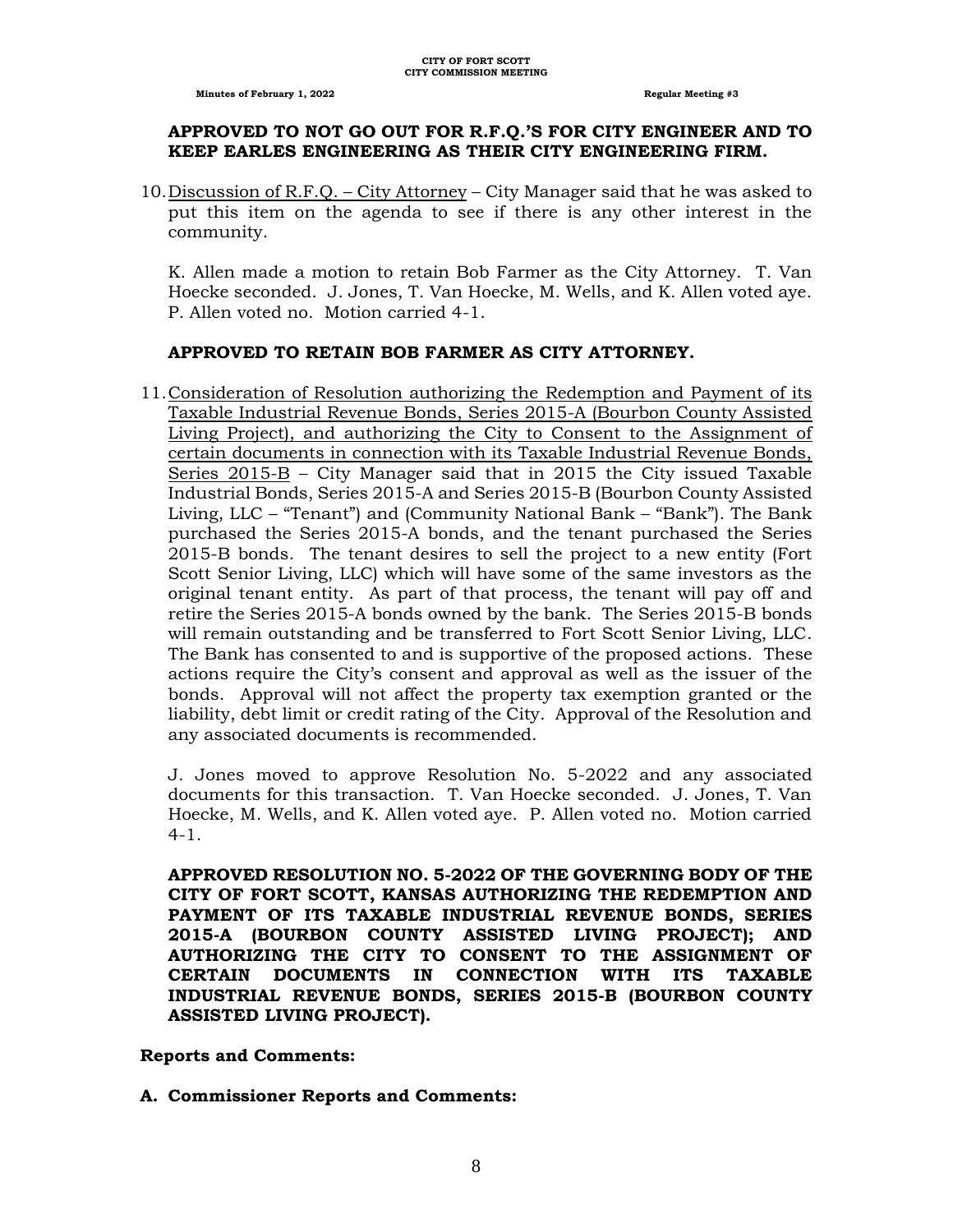A. City Manager Comments: Kelley had several items to discuss with the Commission:

K & G Striping – Kelley said that he will have staff go back to them as he believes there is double charges for the project. He thinks the correct amount is about \$4,250.00.

CDBG Sanitary Sewer Award – Kelley said that the City was awarded a \$700,000 sanitary sewer CDBG grant. The City part will be \$400,000.

KDOT grants – Kelley said that City staff is working on grants with K.D.O.T.

Airport – Kelley said that there is plenty of asphalt weight for the jets landing at the Airport. It is the length of the runway that is the problem. He visited with the engineer for the Airport this week on this.

B. Director Comments:

Discussion of City fees – Bill Downey, Codes Manager, handed out the current fee schedule for building, plumbing, and electrical permits. He has looked at surrounding cities also. He brought this information for them to research and will discuss it again in two weeks.

C. Commissioners Reports and Comments:

J. Jones – Josh thanked Traci Reed for her service to the City and wished her the best on her new endeavors.

- Josh questioned why the engineering firm contract was paid out of reserves.

Kelley will check into this.

- Sale of Lake property – Josh said that he would like this item on the next agenda. He would like to see the sale of six additional lake properties at Lake Fort Scott.

Kevin showed the Commission a map of Lake Fort Scott and where the City property is located.

Tim said he would like to see a map actually stating where City property is at Lake Fort Scott.

- Buoys at Lake Fort Scott – Josh asked if the buoys at Lake Fort Scott could be moved in.

Chief Shelton said that he would get with Tom Graham on this.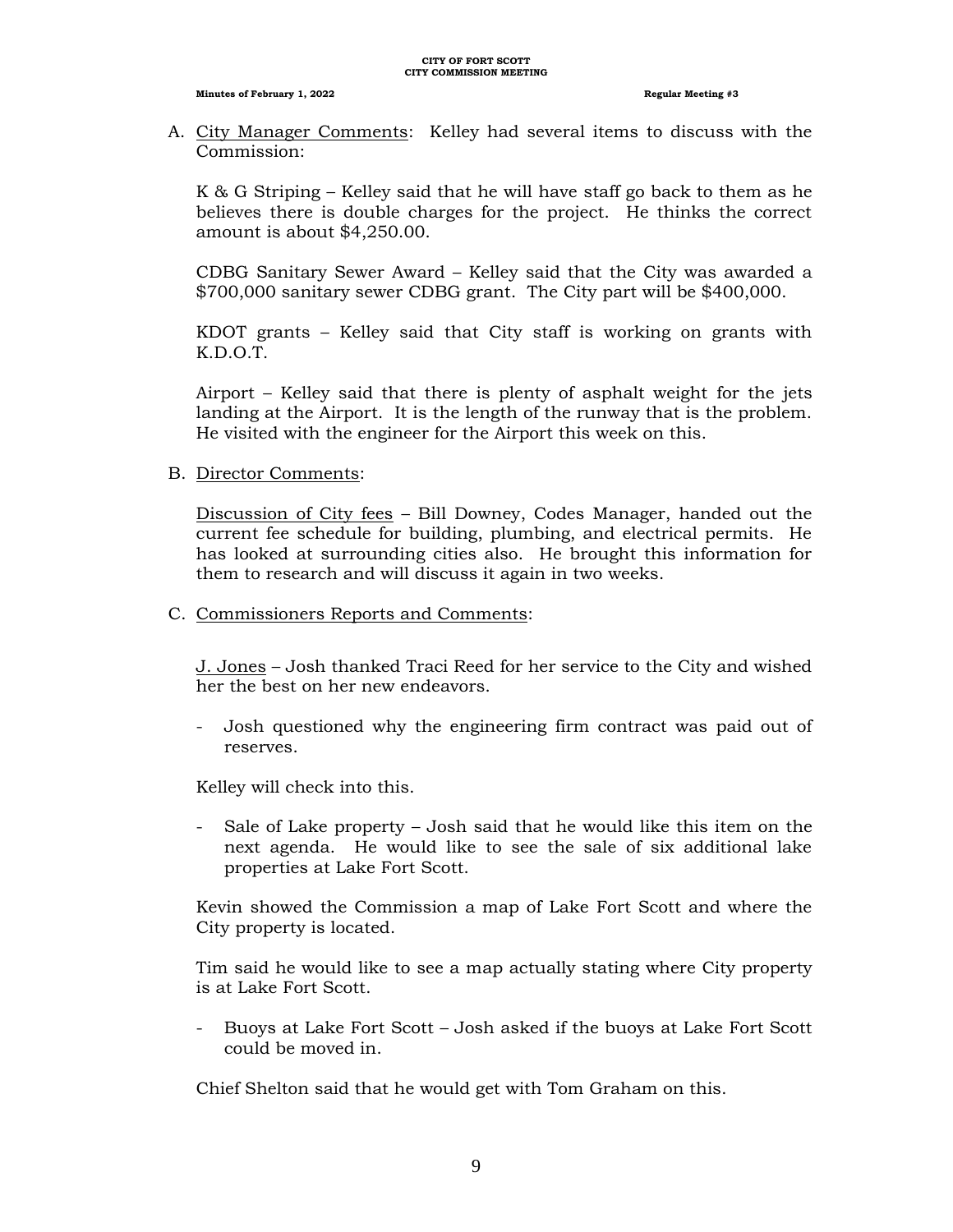#### **CITY OF FORT SCOTT CITY COMMISSION MEETING**

#### **Minutes of February 1, 2022 Regular Meeting #3**

T. Van Hoecke – Tim said that he would like to give his condolences to the Anne Emerson family.

Tim thanked Traci Reed for her 14 years of service to the City of Fort Scott.

Tim thanked the City for the pedestrian walking signs at  $1<sup>st</sup>$  and  $2<sup>nd</sup>$  on National Avenue.

Tim said he asked the City Clerk to email you the unsafe structure list which she did. He would like this to be discussed at the  $2/15$  meeting so you will have time to review the list.

Tim handed out the  $4<sup>th</sup>$  of July fireworks ordinance. He asked that it be amended so citizens can shoot off fireworks from 7:00 a.m. until 12:00 a.m. (midnight) on July  $3^{rd}$  and July  $4^{th}$ . It is currently only on July  $4^{th}$ .

T. Van Hoecke made a motion to amend the Fireworks Ordinance to allow citizens to shoot off fireworks from 7:00 a.m. until 12:00 a.m. (midnight) on July 3rd and July 4th. M. Wells seconded. All voted aye.

# **APPROVED TO AMEND THE FIREWORKS ORDINANCE TO ALLOW CITIZENS TO SHOOT OFF FIREWORKS FROM 7:00 A.M. UNTIL 12:00 A.M. (MIDNIGHT) ON JULY 3RD AND JULY 4TH.**

Tim thanked Rob Harrington and Bourbon County R.E.D.I. for the announcement about Noble Health and bringing a hospital back to our community.

Tim said that he feels that the City Commission is doing good things but that is more that can still be done. He still thinks there is some division in our community, and we still have a lot of work to do. We are too small to be divided over petty things. He will do everything he can to help bridge this gap.

P. Allen – Pete said that he had reviewed the Wastewater System Evaluation Report and is very concerned about the Davis Lift Station. This lift station handles all the sewage into the City of Fort Scott. He thinks we need to prioritize our projects and make sure to address the Davis Pump Station also.

Jason Dickman said that he would look at elevations on the Old Faithful Project and the Davis Lift Station.

Pete informed Kelley that there is a manhole study that Michael Mix has.

Pete stated that that the City is working on grants with K.D.O.T. for Highway 54.

M. Wells – Matthew asked about the project on the 500 block of Andrick and if it is complete.